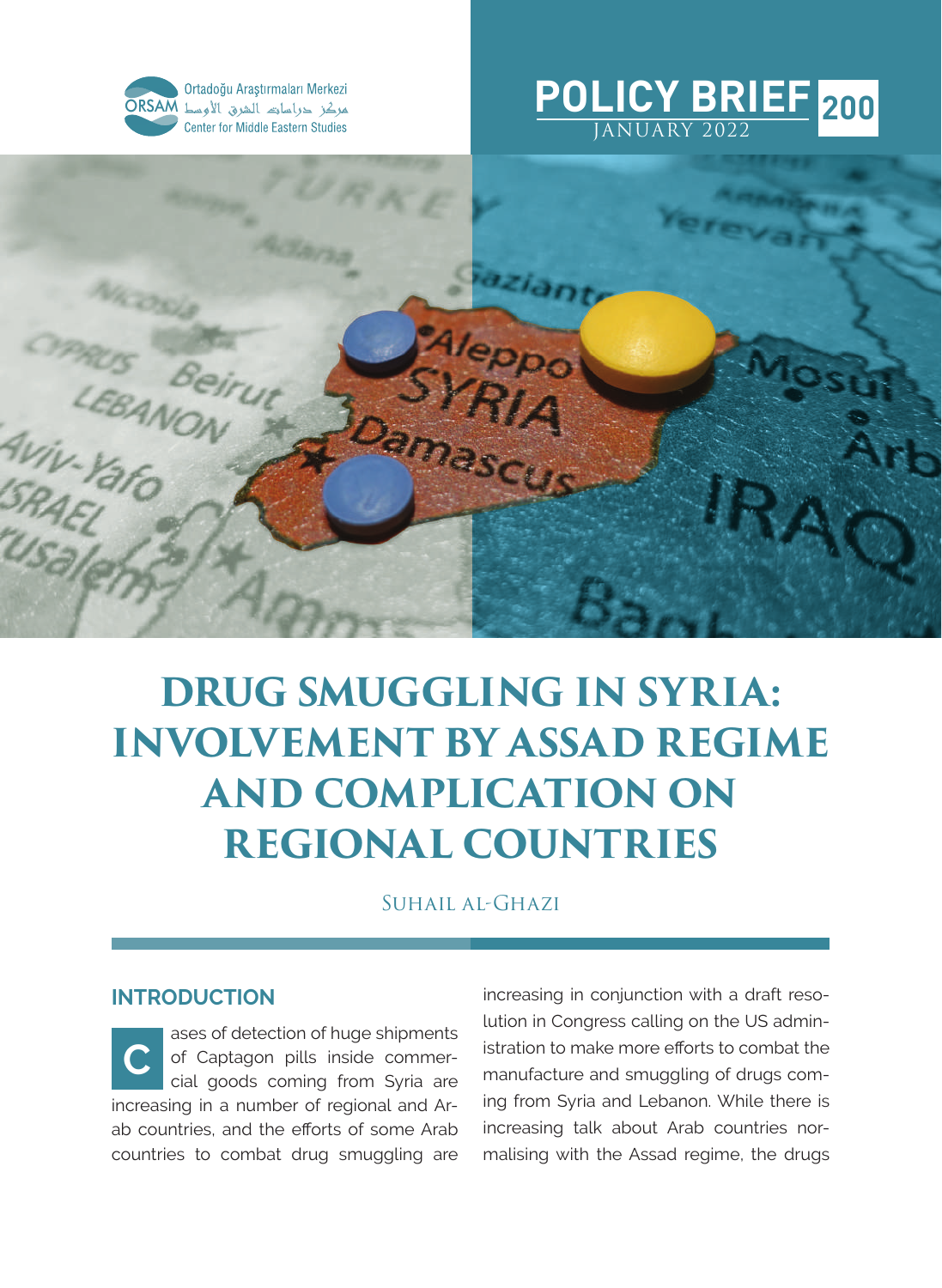**Hezbollah accused of turning Lebanon into a drug hub** Hezbollah is accused of manufacturing Captagon drug pills and cultivating cannabis in areas under its control in Lebanon and Syria Hezbollah, which **SYRIA** an more lies entered the civil war in Syria in support of LEBANON the Assad regime. Beirut C reportedly started boosting its **Captagon** production in 2012 **BEQAA VALLEY** Though the Lebanese Gulf countries claim that Known as a hub for army and police Lebanon has not been drug trafficking ostensibly provide sufficiently monitoring Mostly residents are the region's security. Hezbollah, and that the Shia and Sunni **Hezbollah and its** group uses all of the Arabs, along with a militia are the most country's ports for drug small number of active entity in the shipments Christians region Drugs issue is not RETIRED MAJOR GENERAL FROM THE **LEBANESE AGRICULTURE** INTERNAL SECURITY FORCES OF THE MINISTER LEBANESE INTERIOR MINISTRY **ABBAS AL-HAJJ NAJI MALAVIR HASSAN** LEBANESE CHRISTIAN FARMER "Due to the security vacuum created PLANTING CANNABIS IN THE On Nov. 15, he likened BEQAA VALLEY by the government forces, Hezbollah is the cannabis produced involved in the drug cultivation and **GEORGE FAHURI** in the Begaa Valley to trade, especially along the "green gold," implicitly Lebanon-Syria border.' "Cannabis in the field costs acknowledging the an average of \$400 per "It is a very open and well-known fact cannabis production in kilogram, but this price that Lebanon serves as an outlet for the region. reaches \$3,000 abroad." drugs going to Europe, Africa, and the Gulf countries. LEBANESE JOURNALIST AND HEZBOLLAH EXPERT **TONY BOULOS** "Lebanon has clearly become a center for "Besides Lebanon, some border areas in drug trafficking. Alongside it, there is also Syria are also controlled by Hezbollah. Syria. The Syrian regime and Hezbollah are two These areas function as a free market for important partners in this regard." drugs." **AD**  $mnx23$ 

> coming from Syria threaten to cause more social rifts in Arab countries that are already suffering from social and economic crises.

# **WHAT ARE THE DRUGS COMING FROM SYRIA?**

Captagon is one of the most common drugs in the

Middle East today, and it is the main component of most drug shipments coming from Syria and Lebanon. Captagon appeared in the sixties of last century as a medical drug to treat depression and hypokinetic disorders and to increase energy, before its production was banned in the late 80s due

new in the Syrian context, but the recent drugs busts and the location show how it can have consequences that can further destabilise the region.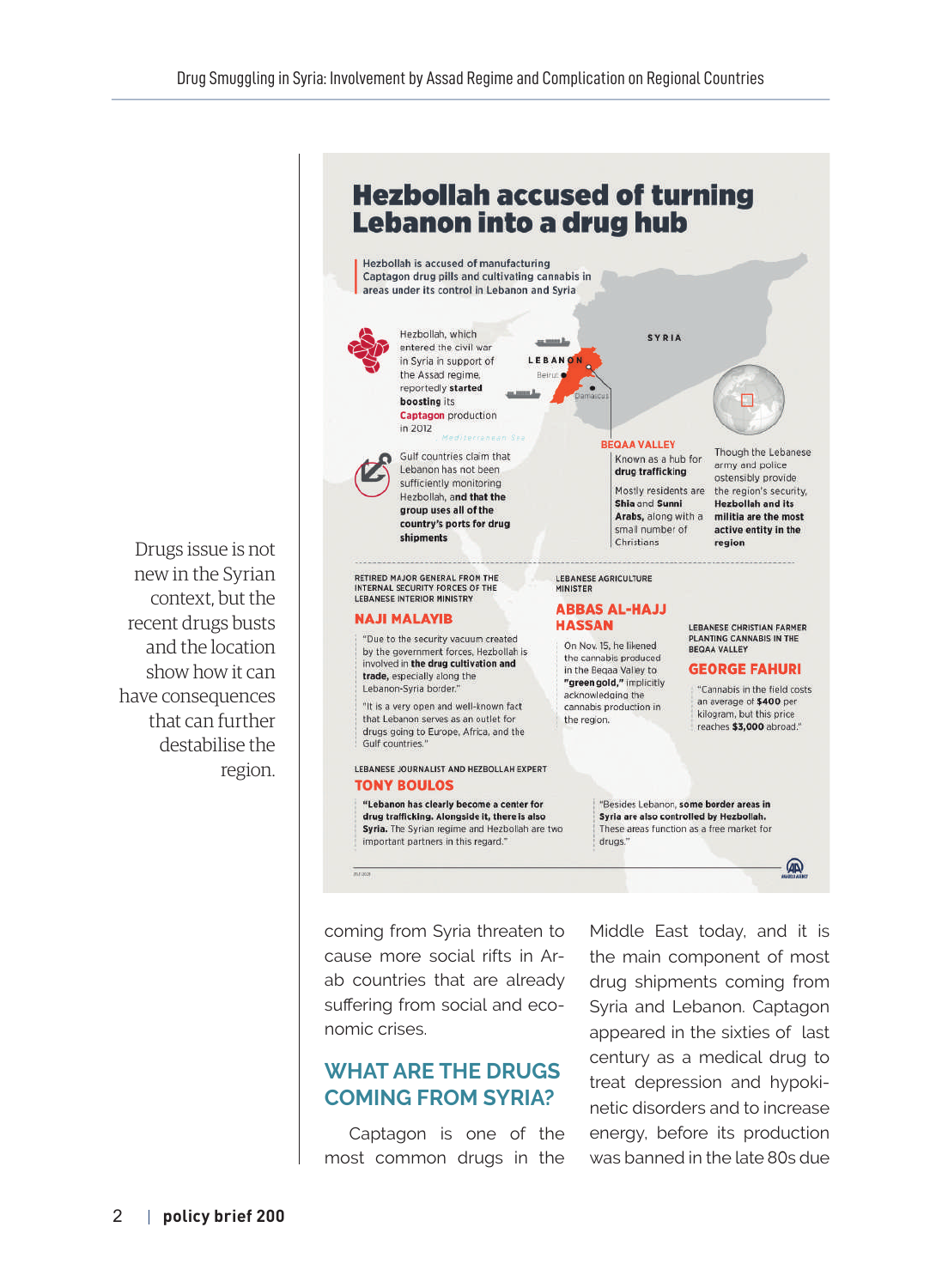to the discovery of its harmful side effects, such as addiction and neurological disorders. Captagon originally consisted of the drug Fentanyl, while Captagon, manufactured in Syria, contains a mixture of amphetamine, caffeine, and other substances.

Captagon, as a drug, gives a high sense of strength as it stimulates blood circulation and increases energy production, in addition to increasing focus and not feeling drowsy. It is therefore logical that Captagon trade and manufacturing witnessed a spike in countries that suffer from civil wars since it allows soldiers and fighters to stay without sleep for longer periods and gives them a sense of courage that pushes them to engage in combat operations without fear.1 The Arab Gulf countries are considered the most important markets for Captagon because of its great spread among young people for several reasons, such as how easy it is to obtain and use, as its price in Saudi Arabia, for example, is about 10 dollars, in addition to its use by foreign workers, especially in the construction and transportation sectors that require physical effort and long working hours. The good quality Captagon produced in Syria comes in a white colour, while the poor quality is yellow engraved with the letter C and the letter L label on the bags, making it easy to distinguish from other narcotic pills.

Several Arab countries have also seized shipments of the narcotic hashish coming from Syria, bearing the name *al-Amira,* "Princess." These trademarks mean that there is one party responsible for the manufacture, shipment and smuggling of narcotics from Syria, and that the mark is placed to distinguish it from other drugs. Also, the manufacture of Captagon does not require hightech laboratories or specialised experts like other drugs, and its main components, amphetamine and caffeine, are not considered to be prohibited or controlled substances, which facilitates the process of accessing them.

Although the attempts to smuggle Captagon have increased in the past two years, the manufacture and smuggling of Captagon began several years before the Syrian crisis, as Saudi and Jordanian official data indicate that the two countries seized hundreds of thousands of Captagon pills coming through Syria between The scale of manufacture and smuggling of captagon in Syria is a clear example of how the Syrian regime is directly involved in it as well as the business elite.

<sup>1</sup> BBC Documentary, The Drug Fuelling Conflict In Syria, September 21, 2015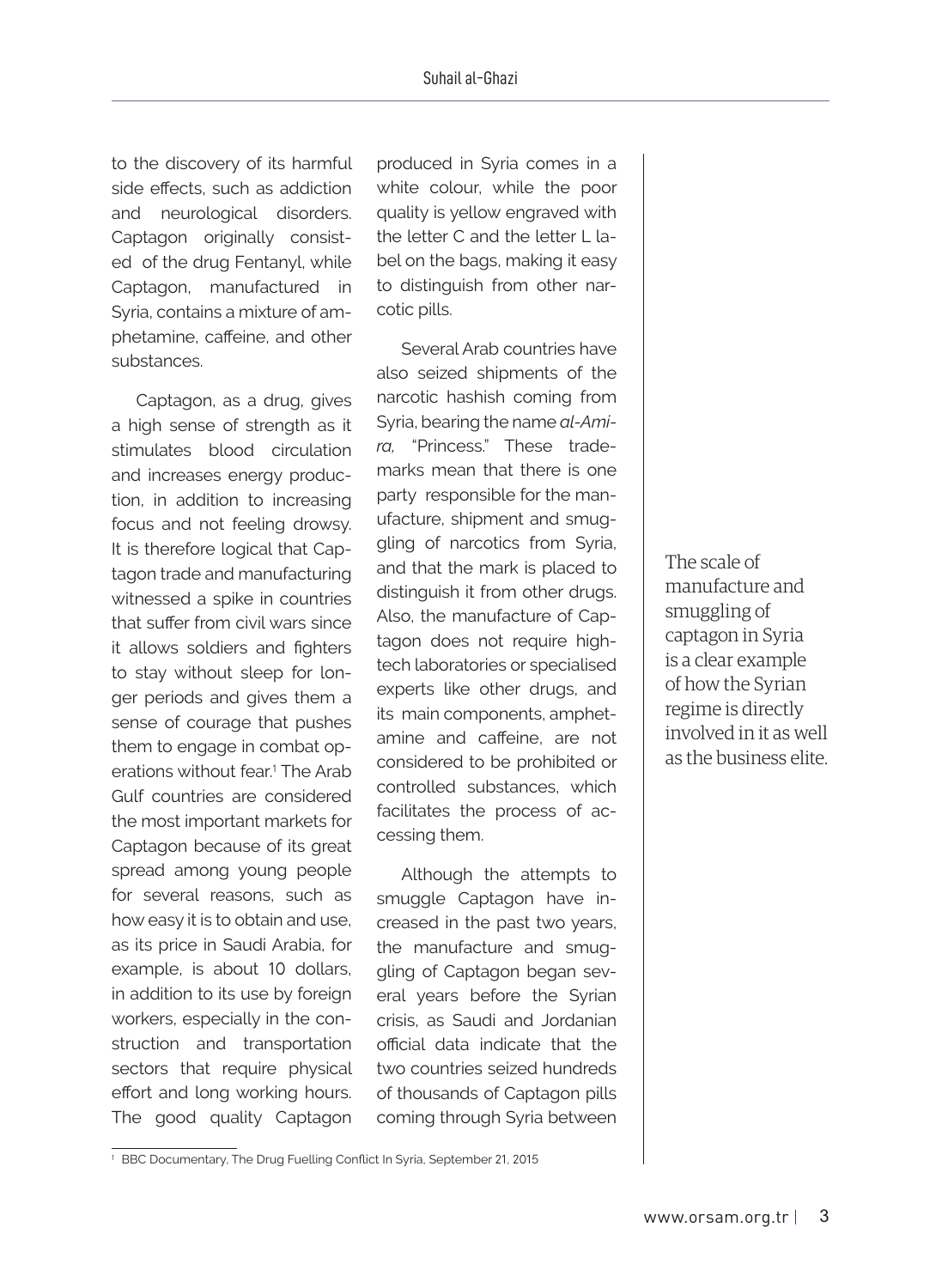

2008 and 2010, while Captagon manufacturing is believed to have started in Lebanon in 2007.<sup>2</sup> It is believed that drug smuggling networks close to Hezbollah increased their activity after the July 2006 war with Hezbollah's encouragement to support the party's treasury, which was damaged by the war.3 With the beginning of the war in Syria, there were cases of Captagon use by some armed opposition factions and the National Defence Militia, before Captagon pills began to spread in regime-controlled areas. But with the beginning of 2016, several countries in the region, such as the Arab Gulf states, Sudan, Libya, and Turkey, began discovering more shipments of drugs coming from Syria and Lebanon. These shipments have increased since mid-2018 with the return of land transportation and transit between

Syria, Lebanon, and the Gulf states, with the reopening of the Nassib-Jaber crossing between Syria and Jordan, which had been closed since 2015 after the armed opposition factions took control.

# **THE DRUG INDUSTRY AND SMUGGLING ARE FACILITATED AND RUN BY THE ASSAD REGIME**

Several previous investigative reports revealed the involvement of businessmen close to the Assad regime in the drug manufacturing process in cooperation with the regime's military and security institutions. According to a New York Times investigation based on interviews with regional officials and defected officers, Major General Ghassan Bilal, head of the security office of the Fourth

<sup>2</sup> Amman Net, (400) thousand Captagon pills seized, December 22, 2009

<sup>3</sup> The Global Initiative against Transnational Organized Crime, Captured by Captagon? Lebanon's evolving illicit drug economy, May 2017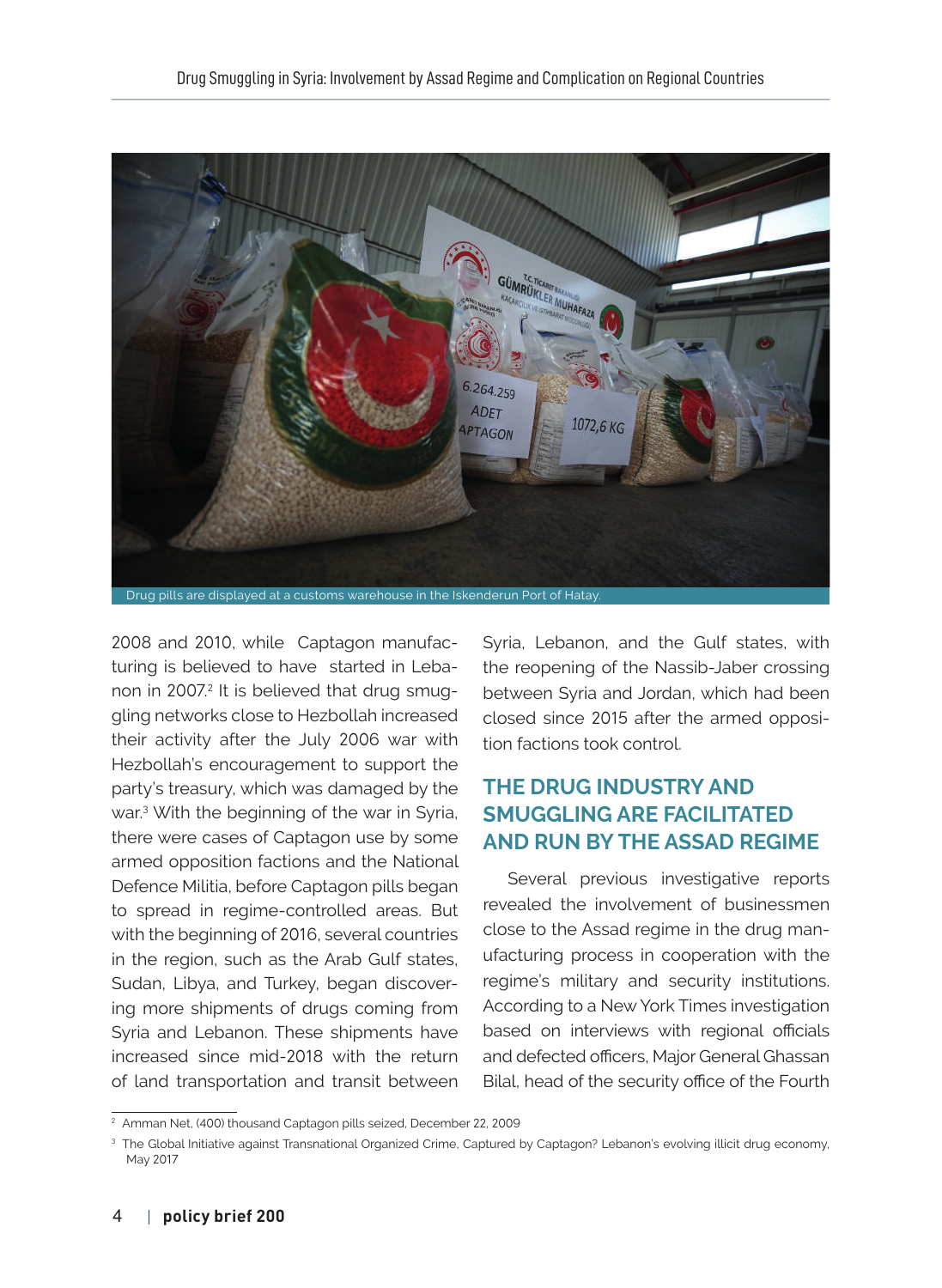Division, led by Maher al-Assad, the brother of the Syrian president, manages the manufacturing and smuggling network and even protects laboratories in addition to facilitating the transportation of drugs to the port of Lattakia and neighbouring countries.<sup>4</sup> The article also mentioned that the head of the Jordanian Narcotics Control Agency, Major General Hassan al-Qudah, said that the checkpoints and bases of the Fourth Division in southern Syria near the Jordanian border are considered the launching points for drug smuggling operations into Jordan, which the Major General considered a dangerous matter.

Another investigation by Al-Araby Al-Jadeed reveals a drug smuggling network in Libya led by Syrians that operates actively in the areas under the control of Major General Khalifa Haftar in eastern Libya and imports drugs from the port of Lattakia directly or sometimes through Egypt.<sup>5</sup> Libya is considered one of the most important drug destinations in the Middle East due to the conflict that has been going on for years and

the weakness of the security services, in addition to being a gateway for drug transit to African and European countries alike.<sup>6</sup> According to the investigation, the Syrian-Libyan citizen, Mahmoud Al-Dajj, was sentenced to death by the Public Prosecution Office in Benghazi in absentia after the police seized huge quantities of drugs inside the warehouses of a company he owned in the port of Benghazi in 2019, after Greek police tipped that they found a huge amount of drugs in a shipment owned by al-Dajj on the "NOKA" ship at sea in December 2018. The investigation revealed that Mahmoud Al-Dajj was also the exclusive agent for Cham Wings Airlines, which is subject to US and European sanctions, and is one of the companies that Rami Makhlouf, Bashar al-Assad's cousin, owned a part of. Al-Dajj and his company, registered in Syria, would not be able to carry out drug smuggling activities if he did not enjoy strong ties with and protection from the Assad regime.

Additionally, the name of another Syrian businessman, Hasan Daqo, appeared in the

Libya served as a transfer point for drugs from Syria to other African countries, and it happened under the eyes of Khalifa Haftar forces.

<sup>4</sup> Ben Hubbard and Hwaida Saad, On Syria's Ruins, a Drug Empire Flourishes, The New York Times, December 5, 2021

 $^{\rm 5}$  Hamza Khedher and Sami Ahmad, Syrian drugs... smuggled into Libya through the "al-Tayr Network", al-Araby al-Jadeed, June 28, 2021

<sup>6</sup> Mark Micallef, Shifting sands: Libya's changing drug trafficking dynamics on the coastal and desert borders, The Global Initiative against Transnational Organized Crime, November 28, 2019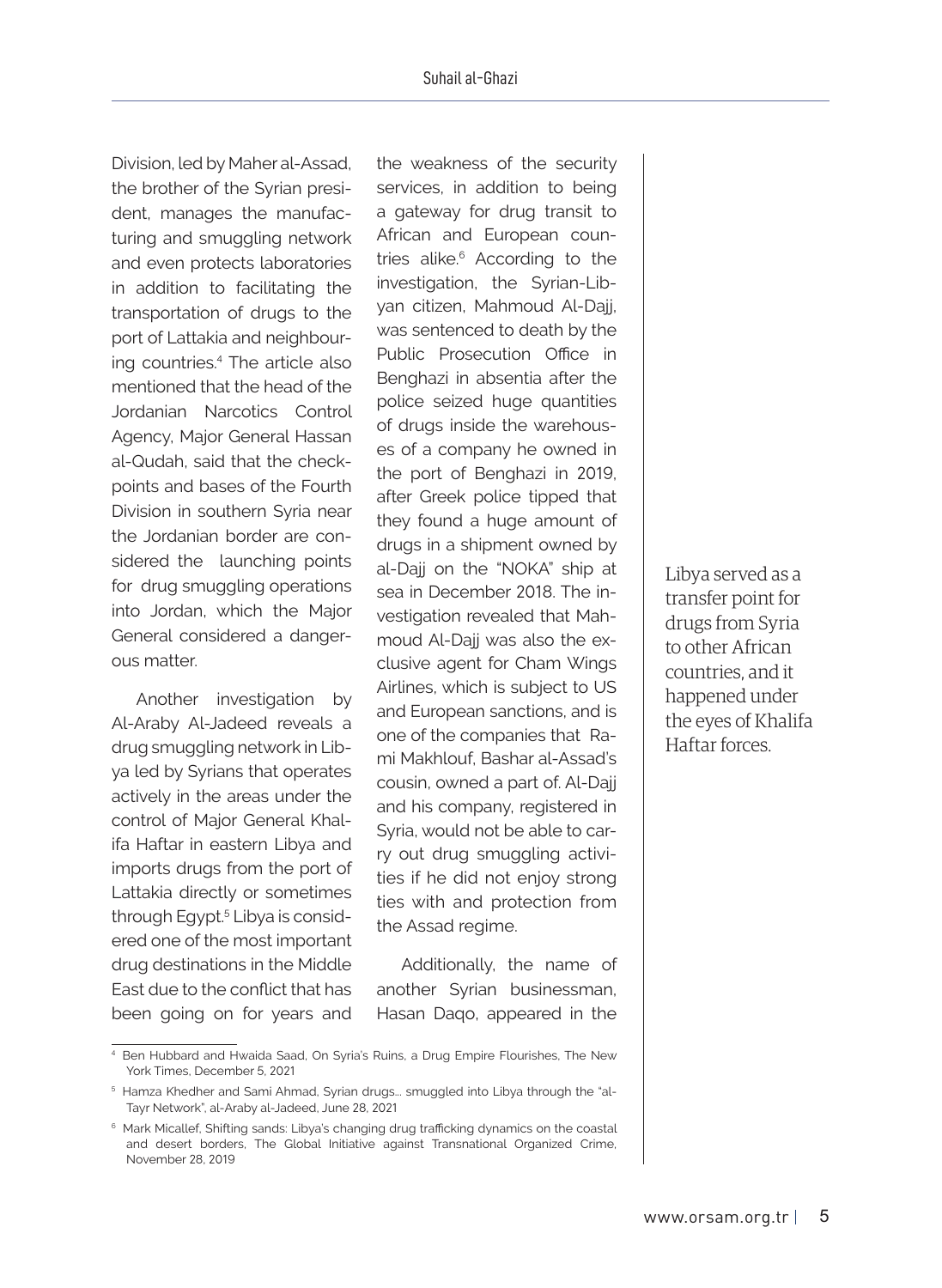Captagon trade through Lebanon after Saudi customs discovered about two million Captagon pills inside a shipment of pomegranates coming from Lebanon in April 2021. After the discovery of the shipment, the Lebanese security forces arrested Daqo and found in his possession documents proving his relationship with Captagon cargo found on a merchant ship in Malaysia. According to an investigation by Enab Baladi newspaper, Daqo has a close relationship with Hezbollah, which allowed it to forcibly seize vast lands on the Syrian and Lebanese borders in the past two years under the eyes of both Syrian and Lebanese authorities.<sup>7</sup> The investigation reveals how Daqo set up laboratories for the manufacture of Captagon inside Syrian territory under the protection of the Fourth Division, and that the shipment of pomegranates entered from Syria to Lebanon and then was transferred to the port of Jeddah.

Looking at the path of drug shipments coming from Syria, the ways used to conceal the smuggling, and the fact that, in general, the manufacture of Captagon requires laboratories and chemicals, it is logical to suggest that this illegal activity takes place within regime-controlled areas and, most of all, that the regime is facilitating such activity, if not directly leading it. Indeed, despite the strict control exercised by the regime on imported materials through a number of laws regulating the process of selling foreign currencies to importers, this control has not been effective in relation to the tracking of medical and chemical materials that were imported for the purpose of manufacturing Captagon. Additionally, while regional countries publicly announce their discovery of large shipments of drugs coming from Syria, the regime hardly announces the discovery of drugs intended for smuggling. It seems clear that the checkpoints between Syrian governorates and the border crossings do not inspect commercial trucks loaded with goods, despite imposing royalties on trucks to allow their passage through the checkpoints.

Further evidence about the involvement of Syrian regime-linked businessmen in the smuggling of captagon and drugs out of Syria is found when looking at the main tactic used to transport drugs out of Syria, which mainly occurs by using Syrian commercial goods, sometimes bearing well-known brands, to hide the drugs within them . Captagon was discovered inside shipments of vegetables and fruits, in addition to clothing, metals, electrical appliances, and food products coming from Syria. In April 2020, Egyptian customs at Port Said port discovered about 5 tons of hashish inside milk packages of the Milkman Company, owned by Rami Makhlouf. The Greek police discovered millions of narcotic pills on board the Noka ship inside the well-known "Golden Medal" detergent packages owned by Salim Daaboul, the son of Muhammad Daaboul, who served for more than 30 years as Hafez and Bashar al-Assad's secretaries . Moreover, in late April 2020, Saudi Arabia discovered in the port of Jeddah about 19 million Captagon pills inside yerba mate drink bags belonging to the Kabour International Group, one of the most important food trading companies in Syria and owned by businessman Adib Kabour, close to Maher Al-Assad. Although the

<sup>7</sup> Enab Baladi, Hasan Daqo lays hands on property in Syria and extends the second to drug trafficking, April 30, 2021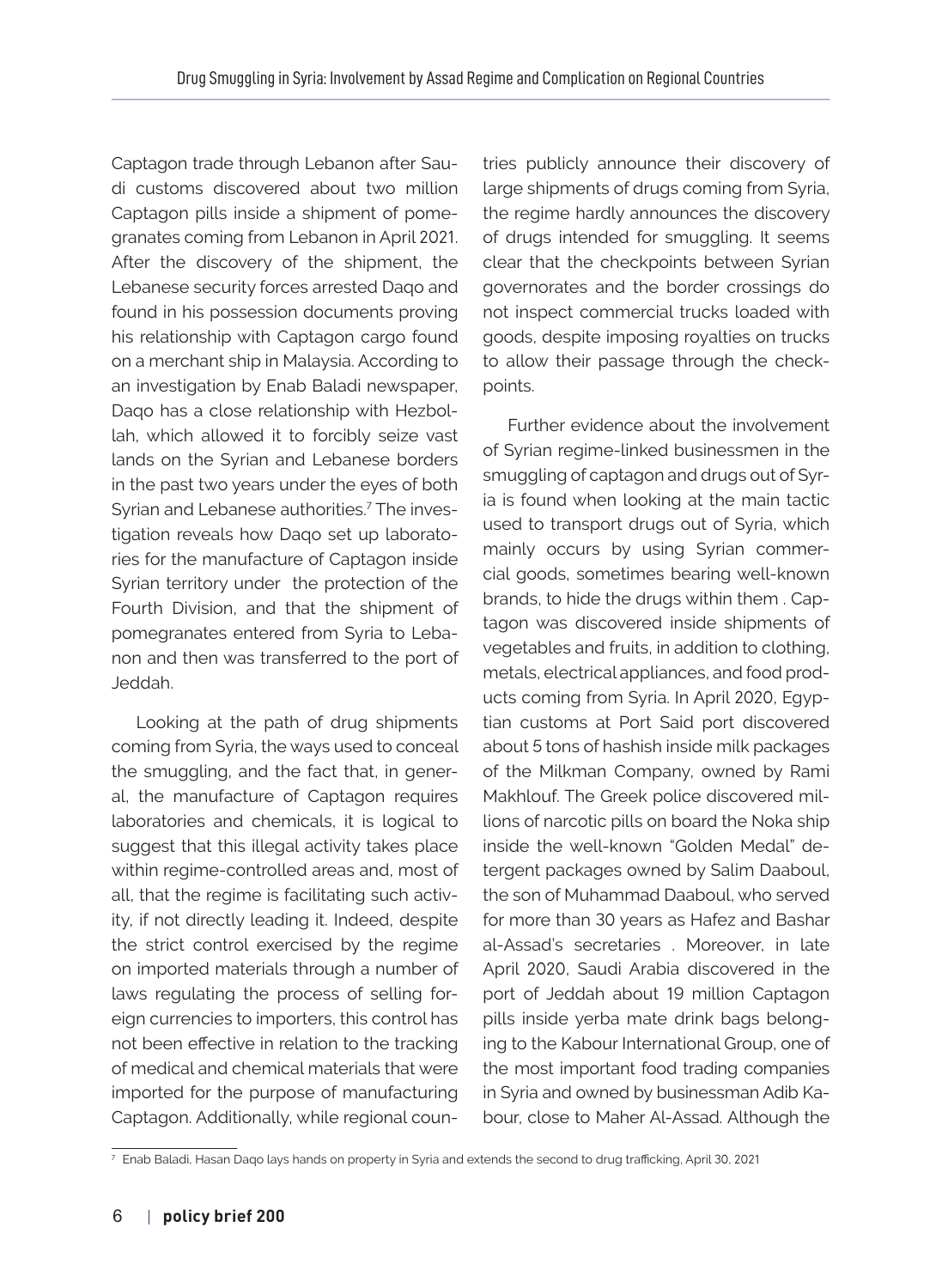

Mountain.

three companies denied their relationship to the presence of drugs in their goods and demanded the Syrian authorities to work to stop drug smuggling because it harms the national economy, the businessmen's relations with the regime and the mutual economic benefit they achieve from it suggest that they are directly involved in drug smuggling, if not also involved in its manufacture.

Indeed, the trade and manufacture of drugs in Syria brings huge material benefits to the Assad regime due to the

ease of their manufacture and the impossibility of detecting all drug shipments, especially those smuggled across the Jordanian borders, in addition to the huge market that extends from the African countries of Libya and Sudan to the Gulf States and Iraq. According to estimated figures from the Centre for Operational Analysis and Research (COAR), the drugs coming from Syria, which were seized by regional and European countries in 2020, amounted to about \$3.4 billion.<sup>8</sup> By comparing this figure with Syrian exports, which

Drugs coming from Syria, which were seized by regional and European countries in 2020, amounted to about \$3.4 billion.

<sup>&</sup>lt;sup>8</sup> COAR, The Syrian Economy at War: Captagon, Hashish, and the Syrian Narco-State, April 27, 2021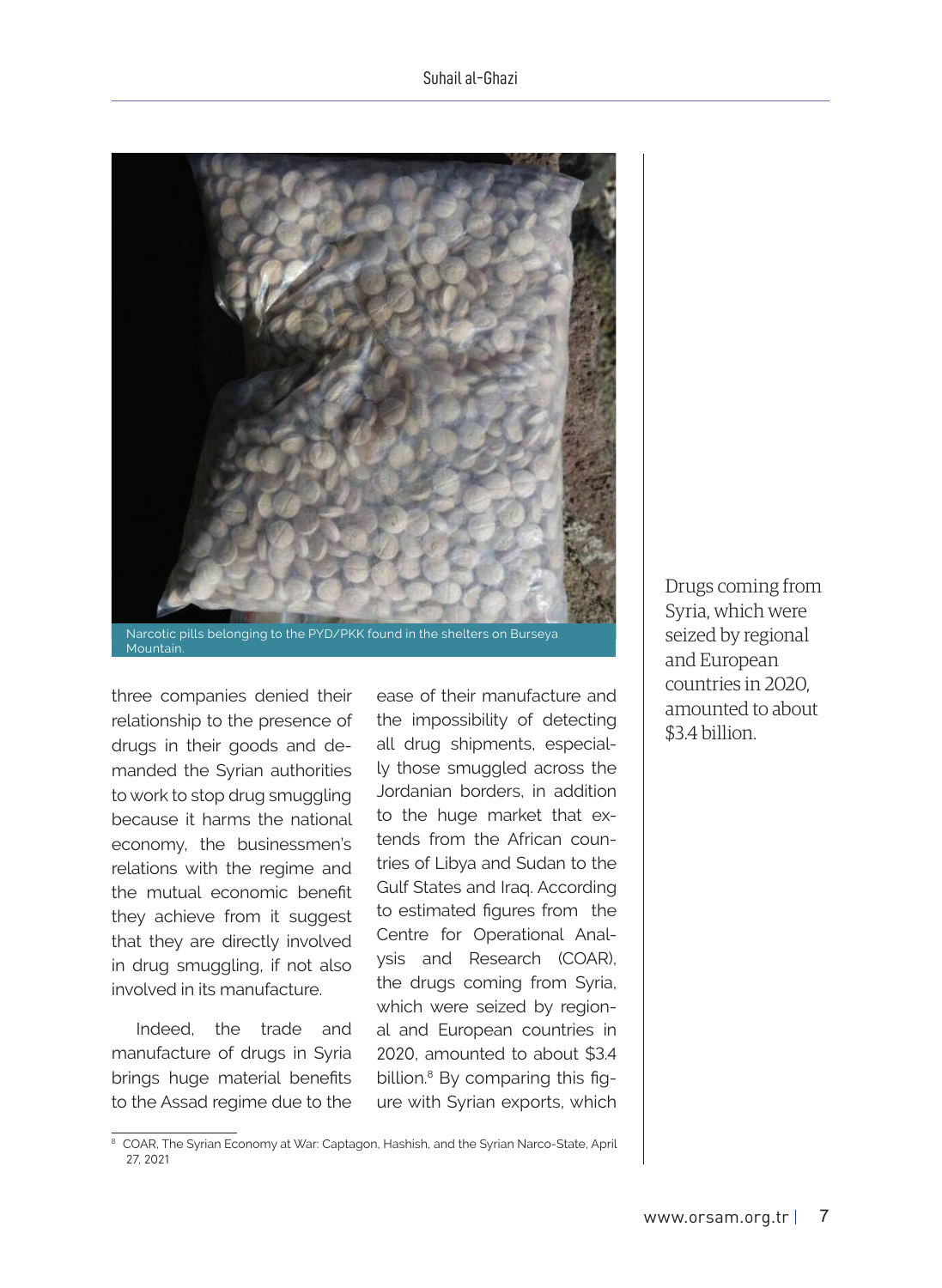amount to about 700 million dollars, it clearly shows how the drug trade has become a basic income for the regime that goes to the accounts of officials and militia leaders involved in the trade, in addition to the salaries of regime fighters.

## **IMPLICATIONS FOR THE MANUFACTURE AND TRADE OF DRUGS**

As much as the drug trade contributes to huge revenues for the Assad regime, the regime wants to use the drug trade for other reasons that are no less important than the financial one. The volume of drugs flowing from Syria constitutes a pressure card on the regional and Arab countries that pushes them to re-engage with the regime to try to limit the flow of drugs.

An example of this plan by the Assad regime is the meeting of Jordanian officials with regime officials in Amman in September 2021 or at the meeting of the "Arab Intelligence Forum" in Cairo last November. For example, both Jordan and Saudi Arabia suffer from the spread of drugs, especially among young people. According to Jordanian government figures, the number of cases of smuggling, abuse and drug trafficking reached about 20 thousand cases in 2021, i.e. an average rate of 54 cases, which led to the arrest of 79 people per day,<sup>9</sup> which are high numbers that portend important social and security problems, especially with the high rate of unemployment reaching record levels of 25% by mid-2021 and 50% among youth. According to international statistics in 2019, the percentage of drug addicts in Saudi Arabia is about 9%, with the possibility of an increase in the rate of addicts due to the COVID-19 crisis. According to official Saudi figures, about 40% of drug addicts in the Kingdom are Captagon users, and the number of pills discovered by Saudi customs in shipments from Lebanon and Syria was estimated at 600 million during the last six years. Iraq also suffers from the addiction of young people to Captagon, which has become the second most commonly used drug after crystal meth. According to Iraqi government figures, the police seized between 50- 60 million Captagon pills coming from Syria from the beginning of 2021 until last October, a number twenty times greater than drugs seized in the past two years.<sup>10</sup>

While these figures represent a social problem in the Arab countries, they also pose a great danger in the future due to the contribution of drug trade and smuggling to fuelling conflict in countries experiencing internal conflict such as Libya, Sudan, Iraq and Lebanon, as drug trade and attempts to stop it impose an additional burden on the regional states or the international community to reach understandings and political solutions to conflicts that represent a security threat to Europe, such as the conflict in Libya and Syria. With the discovery of drug shipments coming from Syria in several European countries, such as Greece, Italy, and Turkey, and how Syria is turning into a drug-producing country, will not only harm the countries of the Middle East and the policies of the international community in these countries. Rather, it also poses a direct security threat to the European Union and Turkey.

<sup>9</sup> Al-Ghad, Every day, 79 people are arrested in drug cases, December 19, 2021

<sup>&</sup>lt;sup>10</sup> Sinan Mahmoud, Watch Iraqi special forces raid drug rings 'more dangerous than terrorism', The National News, October 25, 2021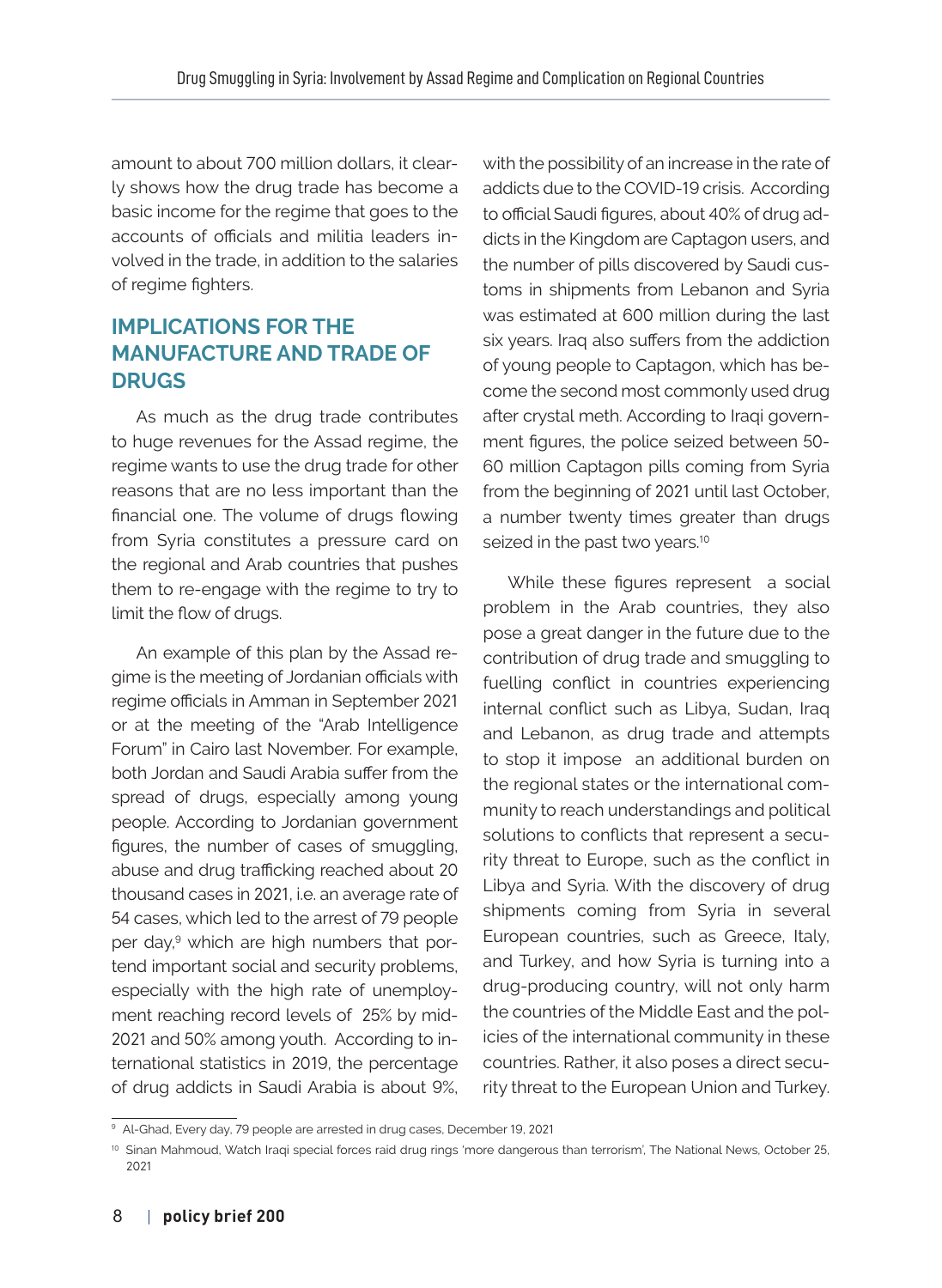## **CONCLUSION**

The drug issue in Syria is no longer limited to the consumption of drugs by some armed groups or limited attempts to smuggle them to neighbouring countries. In recent years, it has become a profitable business for the Assad regime and its militias that generates millions in light of the dire economic crisis and sanctions imposed on the regime.

It has also become a pressure card in the hands of the regime in a number of regional countries, bringing back to memory the regime's use of the card of jihadist groups and the Lebanese crisis between 2003 and 2010 to push countries to engage with it, but even normalization will not prevent the regime from losing one of the most important financial resources of its militias. On the other hand, the flow of drugs in this huge quantity remains a factor of instability in countries that suffer from fragile stability, especially in the regional countries suffering from armed conflicts, economic problems, and high unemployment. Regional countries and the international community must deal with the issue of drug manufacturing and smuggling through Syria as an issue of paramount importance that requires a clear position against the regime and those responsible for drug manufacturing, and work together to find solutions and mechanisms to combat smuggling.